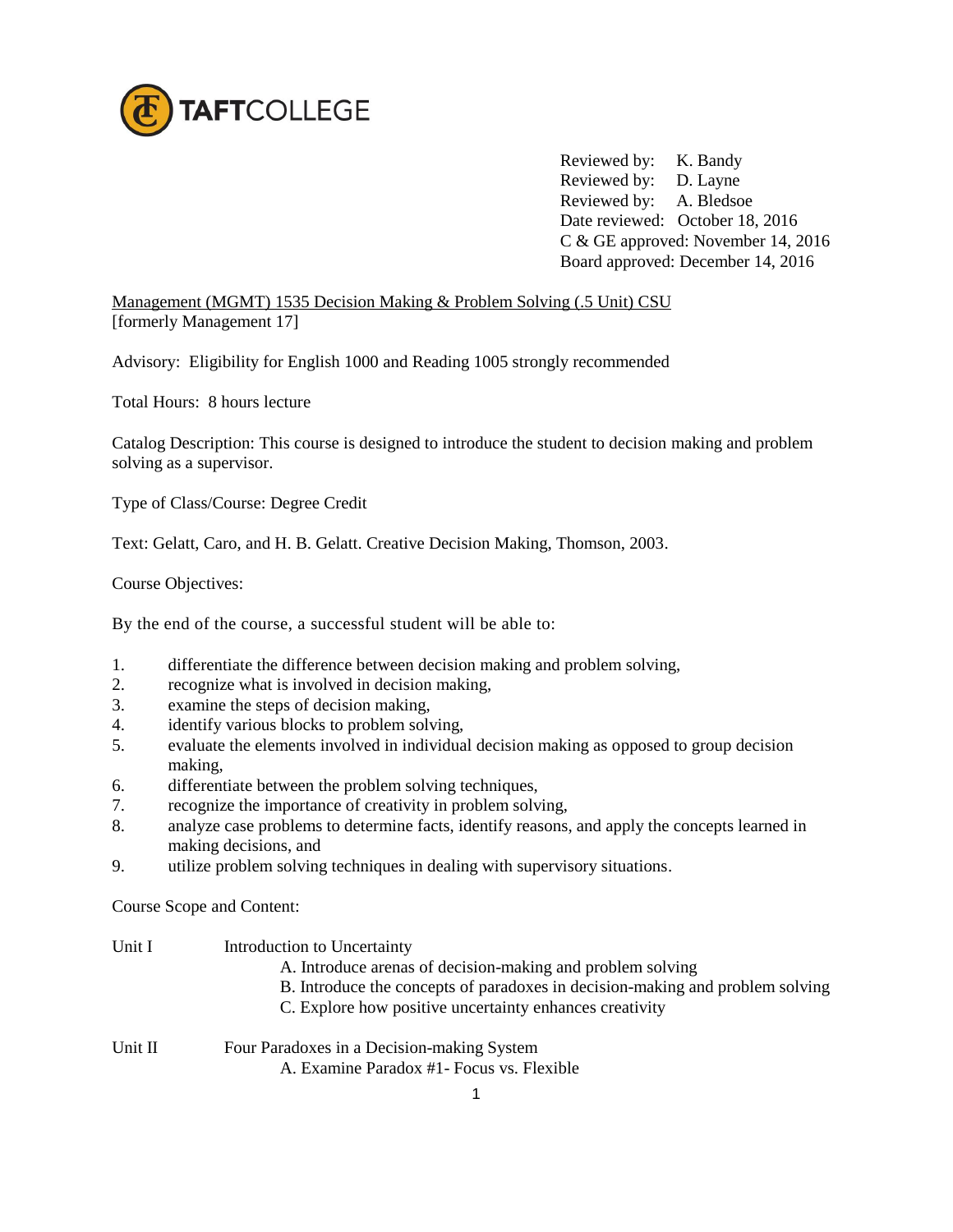

- B. Examine Paradox #2- Being Aware of the Unawares
- C. Examine Paradox #3- Perceptions
- D. Examine Paradox #4- Deciding to Decide

## Unit III Decision Strategies

- A. Explore decision strategies that solve problems
- B. Apply decision-making and problem solving strategies

Learning Activities Required Outside of Class:

The students in this class will spend a minimum of 1 hour per week outside regular class time doing the following:

- 1. Analyze case problems
- 2. Obtain articles from outside publications
- 3. Critical thinking activities
	- a. Analyze case problems to determine facts, identify reasons, and apply the concepts learned in making decisions
	- b. Utilize problem solving techniques in dealing with supervisory situations

Methods of Instruction:

- 1. Lecture
- 2. Individual and group problem solving
- 3. Case analysis
- 4. Class discussion and participation
- 5. Role playing and classroom simulations

Methods of Evaluation:

- 1. Writing assignments, including:
	- a. written homework from chapters
	- b. group reports
	- c. topic paper written under American Psychological Association (APA) style guide
	- d. chapter critical analysis reflections
	- e. case studies
	- f. scenarios
	- g. simulations
- 2. Problem-solving demonstrations, including:
	- a. exams
	- b. homework problems
	- c. case study recommendations and solutions
- 3. Other summative examinations using combinations of: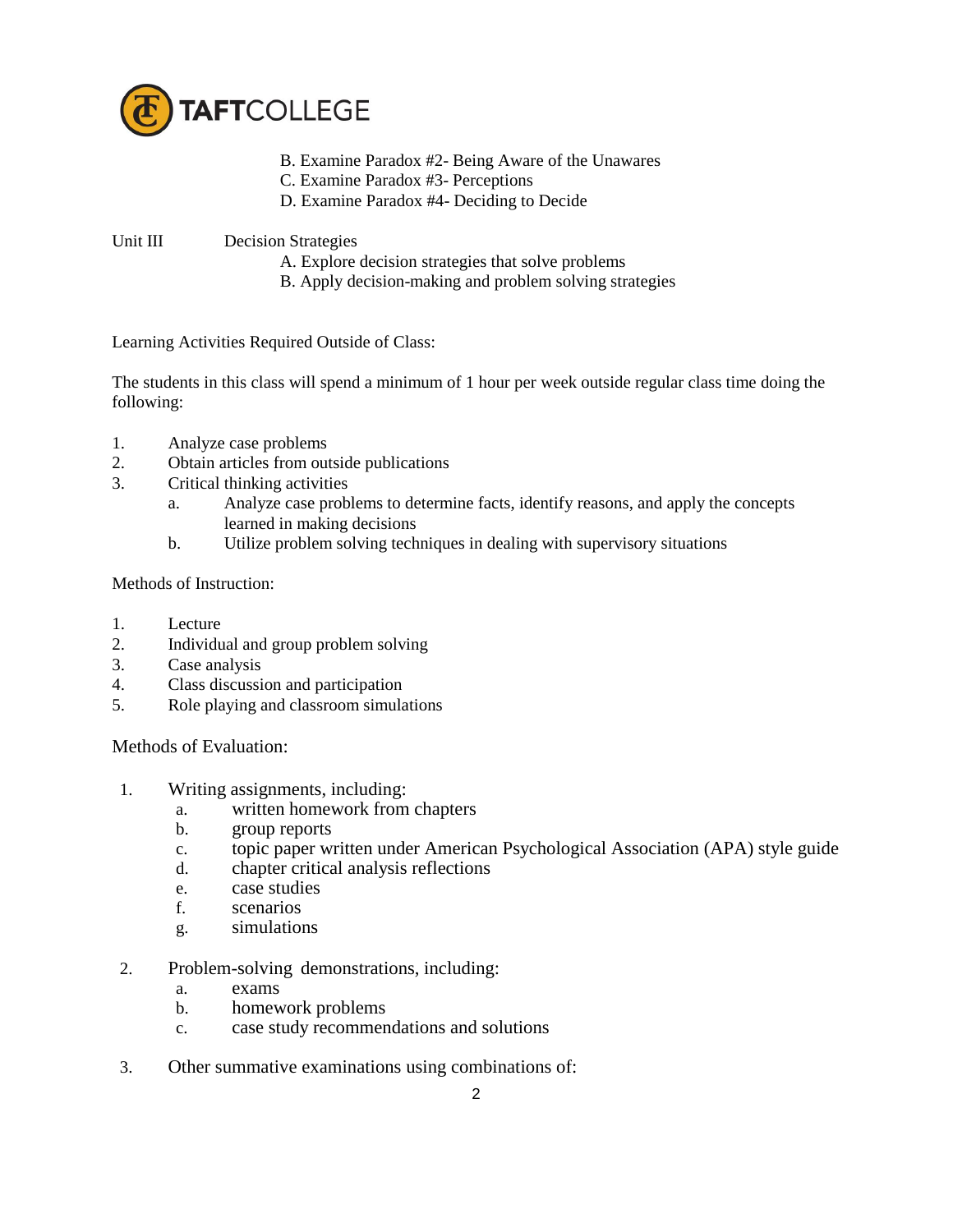

- a. multiple choice questions
- b. matching items
- c. true/false questions
- d. short answer questions
- e. fill in the blank responses
- 4. Participation including:
	- a. role-playing and group activities
	- b. oral presentations and demonstrations
	- c. discussion responses
	- d. scenario reflections
- 5. Projects including:
	- a. multimedia presentations
	- b. business scenario responses
	- c. action plans
	- d. formal written reports
	- e. portfolios
	- f. community service projects
	- g. building new case studies

Supplemental Data:

| TOP Code:                    | 050630: Management Development and Sup |
|------------------------------|----------------------------------------|
| <b>SAM Priority Code:</b>    | C: Clearly Occupational                |
| <b>Distance Education:</b>   | Online; Offline                        |
| Funding Agency:              | Y: Not Applicable (funds not used)     |
| Program Status:              | 1: Program Applicable                  |
| Noncredit Category:          | Y: Not Applicable, Credit Course       |
| <b>Special Class Status:</b> | N: Course is not a special class       |